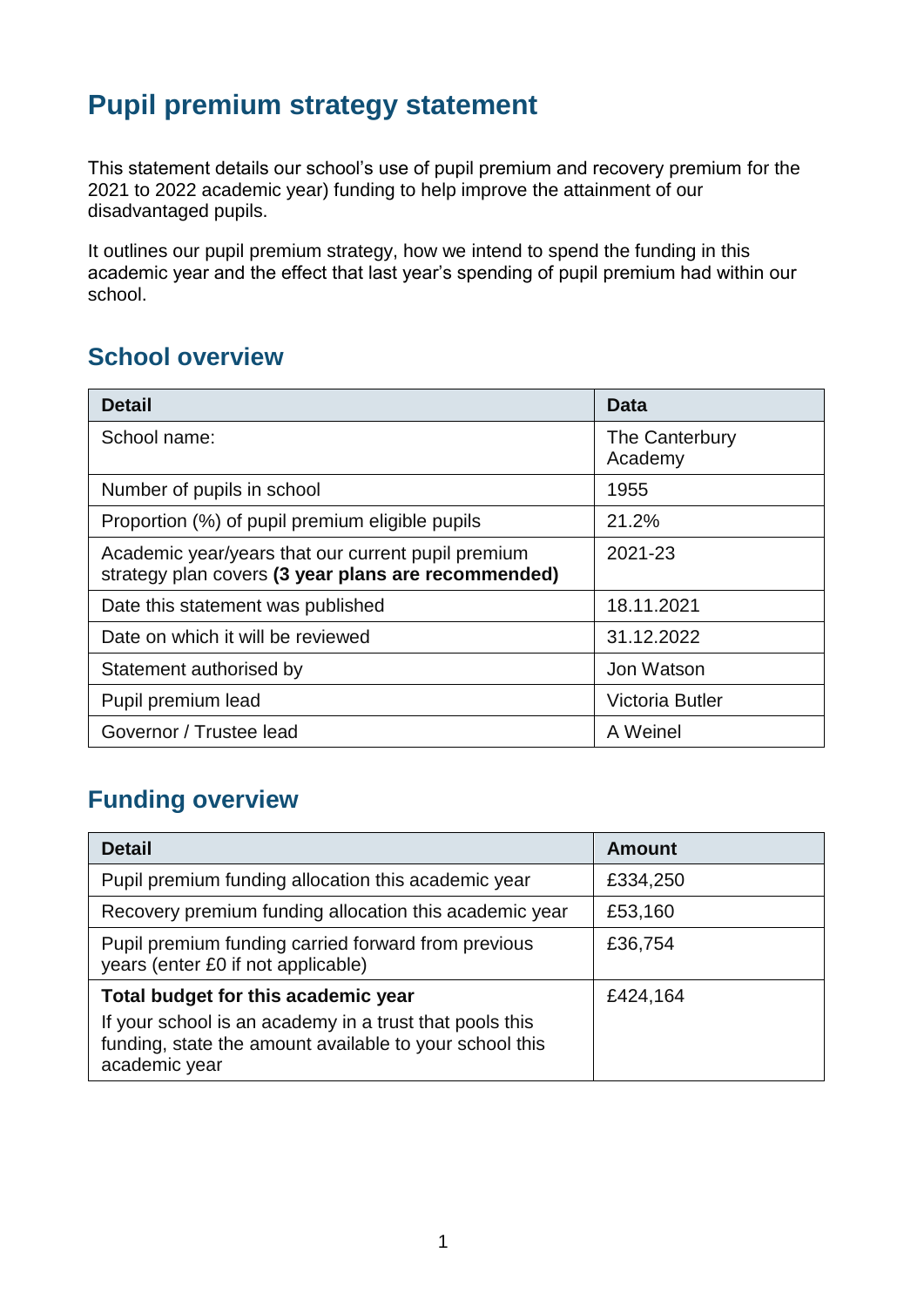# **Part A: Pupil premium strategy plan**

#### **Statement of intent**

The Canterbury Academy intends to use the Pupil Premium funding in a targeted and strategic way to support all children in reaching their full potential. The Canterbury Academy will ensure that this funding is directed towards the students for whom it is intended so that it impacts positively on their educational development and future life chances by:

- closing the attainment gap between disadvantaged students and their peers, in particular in maths and English
- accelerating pupil progress
- improving attendance of disadvantaged groups
- Improving wellbeing and mental health
- increasing participation in extracurricular activities during school time and school holidays

#### **Challenges**

This details the key challenges to achievement that we have identified among our disadvantaged pupils.

| <b>Challenge</b><br>number | Detail of challenge                                                                                                                                                                                                                  |
|----------------------------|--------------------------------------------------------------------------------------------------------------------------------------------------------------------------------------------------------------------------------------|
|                            | Assessments, data and observations of attainment show that disadvantaged pupils<br>have been lower than for the non-disadvantaged pupils.                                                                                            |
| 2                          | Our attendance data indicates that attendance among disadvantaged pupils has been<br>between lower than for non-disadvantaged pupils.                                                                                                |
|                            | Disadvantaged pupils have been 'persistently absent' com-pared to their peers. Our<br>assessments and observations indicate that absenteeism is negatively impacting<br>disadvantaged pupils' progress.                              |
| 3                          | Assessments, observations, and discussions with pupils suggest disadvantaged pupils<br>generally have lower literacy skills than their peers. This negatively impacts their<br>development as learners and their reluctance to read. |
| 4                          | Observations and discussions with pupils and families have identified wellbeing and<br>mental health issues. These challenges particularly affect disadvantaged pupils, in-<br>cluding their attainment.                             |
| 5                          | Teacher referrals for support have markedly increased during the pandemic. PP pupils<br>currently require additional support with social and emotional needs, where they will be<br>receiving small group interventions.             |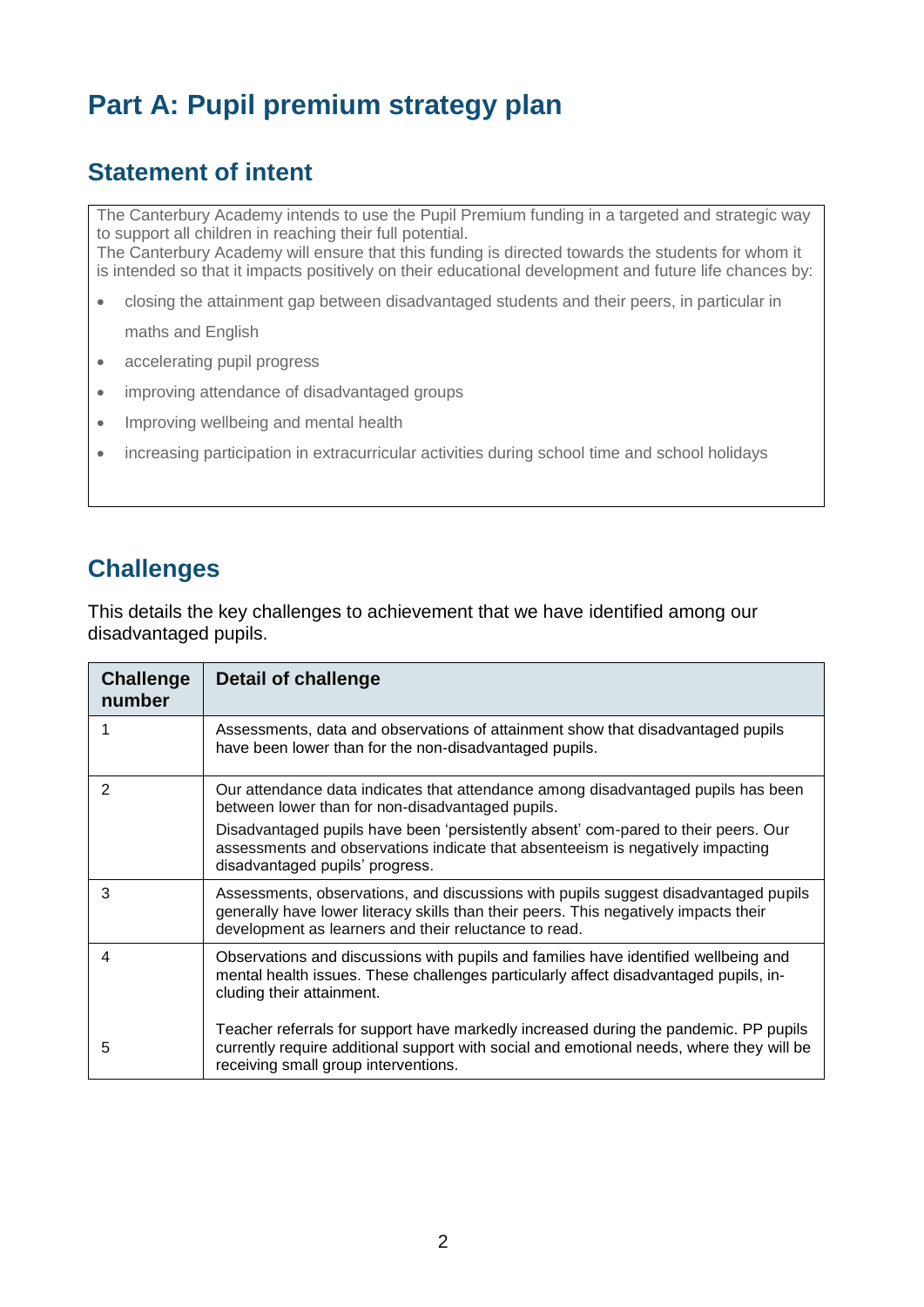## **Intended outcomes**

This explains the outcomes we are aiming for **by the end of our current strategy plan**, and how we will measure whether they have been achieved.

| <b>Intended outcome</b>                                   | <b>Success criteria</b>                                                                                                                                             |
|-----------------------------------------------------------|---------------------------------------------------------------------------------------------------------------------------------------------------------------------|
| Improved rates of progress for PPG learners               | Pupils eligible for PP make progress by the end<br>of the Key Stage Three and four so that most<br>pupils achieve age related expectations in<br>English and maths. |
| Improved attendance rates for pupils eligible for<br>PP.  | Reduce the number of persistent absentees<br>among pupils eligible for PP e.g. attendance<br>incentives and where appropriate use the<br>attendance service.        |
| Improved wellbeing and mental health of PP                | Children will have improved SEMH, allowing                                                                                                                          |
| children, allowing them to access the curriculum          | them to make progress in line with their peers.                                                                                                                     |
| and increase progress and attainment in all               | Input from Emotional wellbeing practitioners                                                                                                                        |
| subject areas.                                            | and mental wellbeing led.                                                                                                                                           |
| Pupils eligible for PP will have the same                 | Equal participation in residential trips, events,                                                                                                                   |
| participation rates as all pupils for activities provided | holiday clubs, activities and extra-curricular                                                                                                                      |
| in school.                                                | activities.                                                                                                                                                         |
| An increased level of aspiration as a result of           | Parents will be more empowered, leading to                                                                                                                          |
| engagement of parents in structured                       | pupils having increased aspiration and attendance                                                                                                                   |
| conversations.                                            | resulting in improved progress and attainment.                                                                                                                      |
| Resilience develops in both parents and children          | To implement the education philosophy of growth                                                                                                                     |
| by giving strategies to support sustained effort          | mind and metacognition set throughout the                                                                                                                           |
| when tackling learning and challenges in school.          | school, with particular focus on PP children.                                                                                                                       |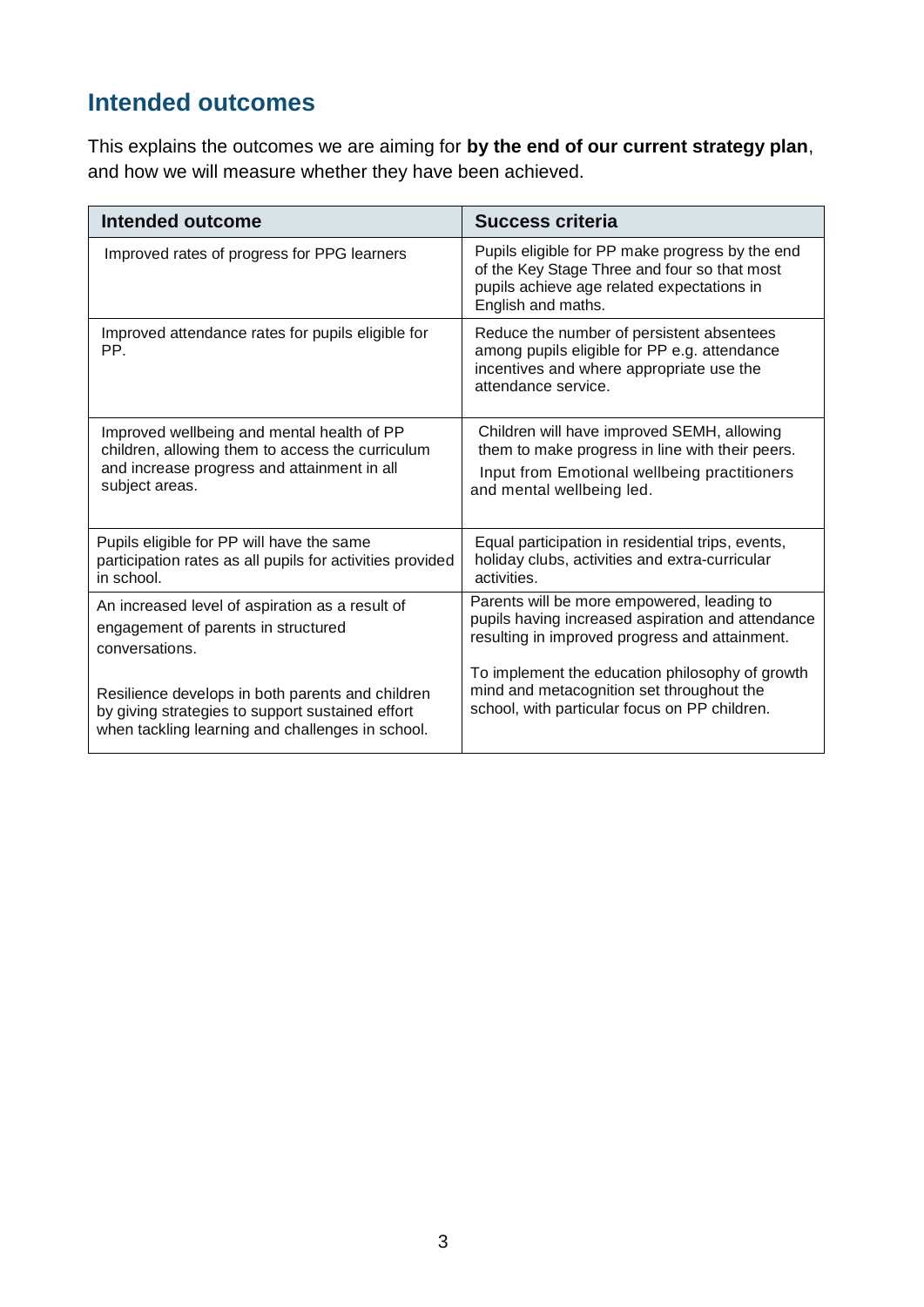## **Activity in this academic year**

This details how we intend to spend our pupil premium (and recovery premium funding) **this academic year** to address the challenges listed above.

#### **Teaching (for example, CPD, recruitment and retention)**

Budgeted cost: £ 250,000 approx

| <b>Activity</b>                                                                                  | <b>Evidence that supports this</b><br>approach                                                                                                                                                                                                                                                                                                                                                                                                           | <b>Challenge</b><br>number(s)<br>addressed |
|--------------------------------------------------------------------------------------------------|----------------------------------------------------------------------------------------------------------------------------------------------------------------------------------------------------------------------------------------------------------------------------------------------------------------------------------------------------------------------------------------------------------------------------------------------------------|--------------------------------------------|
| Whole staff training in<br>quality teaching and<br>focusing on literacy<br>strategies            | Acquiring disciplinary literacy is key for<br>students as they learn new, more complex<br>concepts in each subject:<br><b>Improving Literacy in Secondary Schools</b>                                                                                                                                                                                                                                                                                    | 1, 3                                       |
| Whole staff training on<br>coaching                                                              | Observations from our previous use of<br>coaching with a smaller number of learners,<br>demonstrated that this process improved<br>outcomes.                                                                                                                                                                                                                                                                                                             | 2, 4, 5                                    |
| Moderation and<br>monitoring of core<br>subjects, including<br>moderating with other<br>schools. | Assessment - particularly teacher<br>assessment - is one of the great unclaimed<br>prizes of learning. EEF resources, including<br>the Teaching and Learning Toolkit, the<br>growing number of independent evaluations<br>of projects and Guidance Reports, put a<br>heavy emphasis on the value of identifying<br>pupils in need of additional support. This<br>requires good diagnostic assessment, and<br>the effective monitoring of pupil progress. | 1                                          |
| Whole school training on<br>metacognition                                                        | Teaching metacognitive strategies to pupils<br>can be an inexpensive method to help pupils<br>become more independent learners. There is<br>particularly strong evidence that it can have a<br>positive impact on maths attainment:<br>Metacognition and self-regulation   Toolkit<br><b>Strand   Education Endowment Foundation  </b><br><b>EEF</b>                                                                                                     | $\mathbf{1}$                               |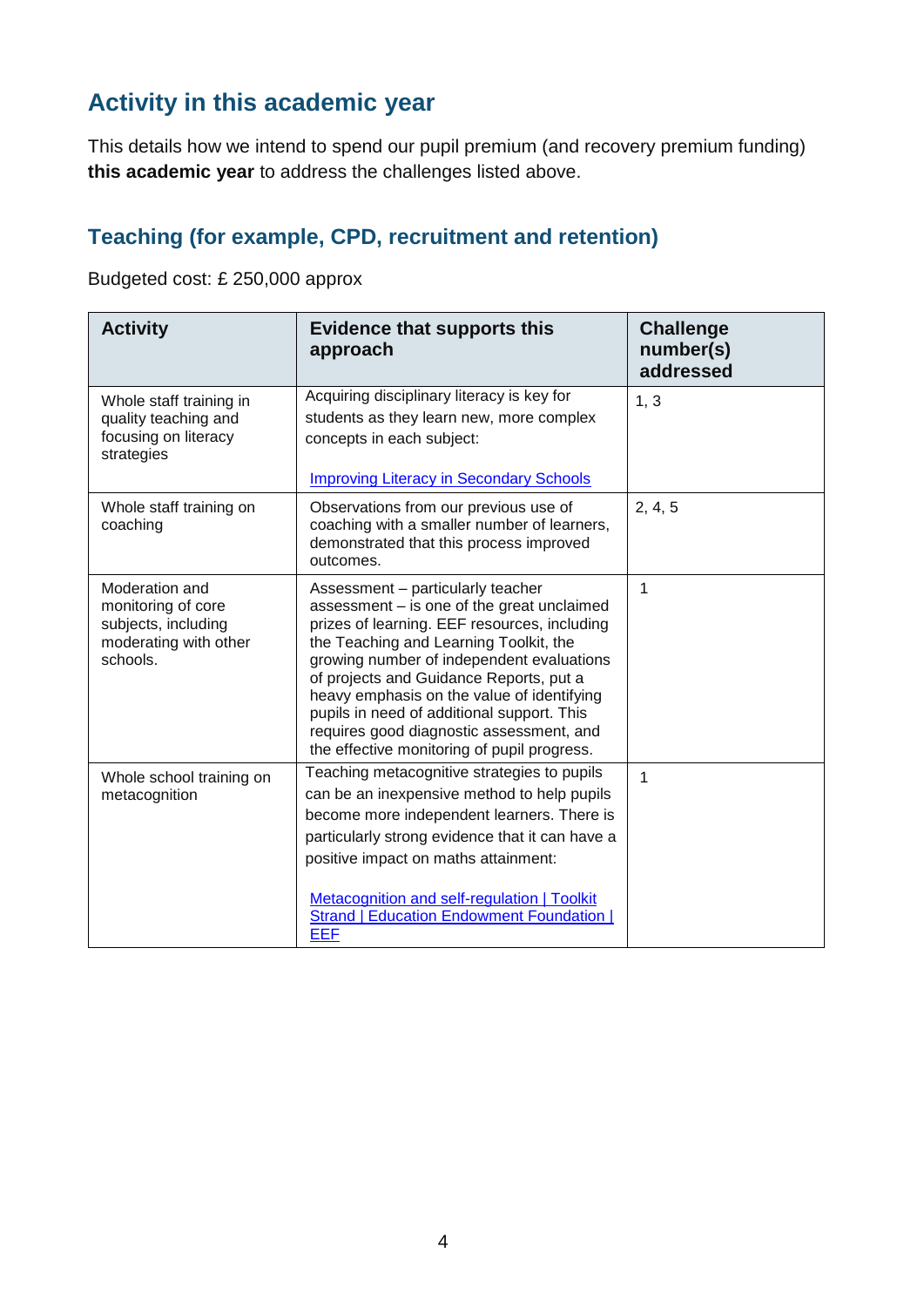## **Targeted academic support (for example, tutoring, one-to-one support structured interventions)**

Budgeted cost: £ 95,000 approx

| <b>Activity</b>                                                                           | <b>Evidence that supports this</b><br>approach                                                                                                                                                                                                                                                                                                                  | <b>Challenge</b><br>number(s)<br>addressed |
|-------------------------------------------------------------------------------------------|-----------------------------------------------------------------------------------------------------------------------------------------------------------------------------------------------------------------------------------------------------------------------------------------------------------------------------------------------------------------|--------------------------------------------|
| <b>Maths Whizz</b>                                                                        | Tuition targeted at specific needs and<br>knowledge gaps can be an effective method<br>to support low attaining pupils or those falling<br>behind, both one-to-one:                                                                                                                                                                                             | 1                                          |
|                                                                                           | One to one tuition   EEF<br>(educationendowmentfoundation.org.uk)                                                                                                                                                                                                                                                                                               |                                            |
| Assessments for mental<br>health and emotional<br>wellbeing support input for<br>support; | There is evidence to suggest that CBT can<br>have a high impact on risk behaviours and<br>behavioural difficulties:<br><b>Cognitive Behavioural Therapy - Youth</b><br><b>Endowment Fund</b>                                                                                                                                                                    | 4,5                                        |
|                                                                                           | EIF's report on adolescent mental health<br>found good evidence that CBT interventions<br>support young people's social and emotional<br>skills and can reduce symptoms of anxiety<br>and depression:<br>Adolescent mental health: A systematic<br>review on the effectiveness of school-based<br>interventions   Early Intervention Foundation<br>(eif.org.uk) |                                            |
| <b>Tutoring Maths and</b><br>English                                                      | Tuition targeted at specific needs and<br>knowledge gaps can be an effective method<br>to support low attaining pupils or those falling<br>behind, both one-to-one:<br>One to one tuition   EEF<br>(educationendowmentfoundation.org.uk)                                                                                                                        | 1                                          |
| <b>Brilliant Club</b>                                                                     | Peer support offered from the university, to<br>provide opportunities to promote positive<br>relationships and aspirational opportunities<br>for young people. This type of support has<br>worked in our setting in previous years.                                                                                                                             | 1,2,5                                      |
| Literacy support                                                                          | Reading comprehension strategies can have<br>a positive impact on pupils' ability to<br>understand a text, and this is particularly the<br>case when interventions are delivered over a<br>shorter timespan:                                                                                                                                                    | 1                                          |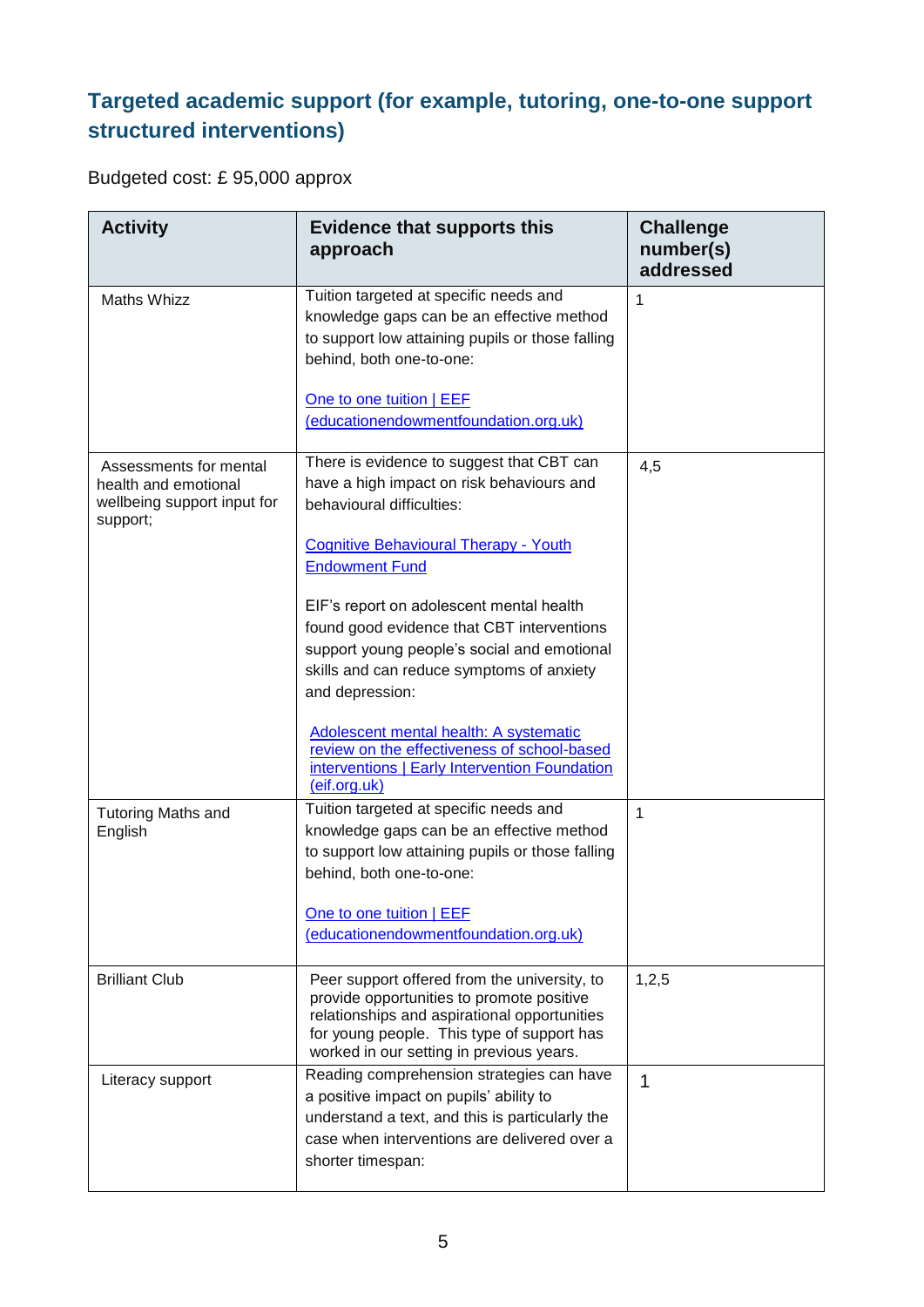| Reading comprehension strategies   Toolkit<br><b>Strand   Education Endowment Foundation  </b> |
|------------------------------------------------------------------------------------------------|
| EEF                                                                                            |

### **Wider strategies (for example, related to attendance, behaviour, wellbeing)**

Budgeted cost: £ 79,000 approx

| <b>Activity</b>                                                                                                                                                                      | <b>Evidence that supports this</b><br>approach                                                                                                                            | <b>Challenge</b><br>number(s)<br>addressed |
|--------------------------------------------------------------------------------------------------------------------------------------------------------------------------------------|---------------------------------------------------------------------------------------------------------------------------------------------------------------------------|--------------------------------------------|
| Employing school project<br>manager to oversee<br>wellbeing, to increase the<br>capacity of wellbeing<br>support                                                                     | HM government Children and Young<br>People's mental health Coalition -<br>Promoting children and young people's<br>mental health and wellbeing. Whole school<br>approach. | 4, 5                                       |
| Embedding principles of<br>good practice set out in<br>the DfE's Improving<br>School Attendance<br>advice.                                                                           | The DfE guidance has been informed by<br>engagement with schools that have<br>significantly reduced levels of absence and<br>persistent absence.                          | 2                                          |
| This will involve training<br>and release time for staff<br>to develop and implement<br>new procedures and<br>appointing<br>attendance/support<br>officers to improve<br>attendance. |                                                                                                                                                                           |                                            |
| Wrap around care,<br>including breakfast and<br>holiday clubs.                                                                                                                       |                                                                                                                                                                           | 5                                          |
| Enrichment activities to<br>enhance and support the<br>curriculum.                                                                                                                   |                                                                                                                                                                           | 4,5                                        |

#### **Total budgeted cost: £ 42***4, 000 approx*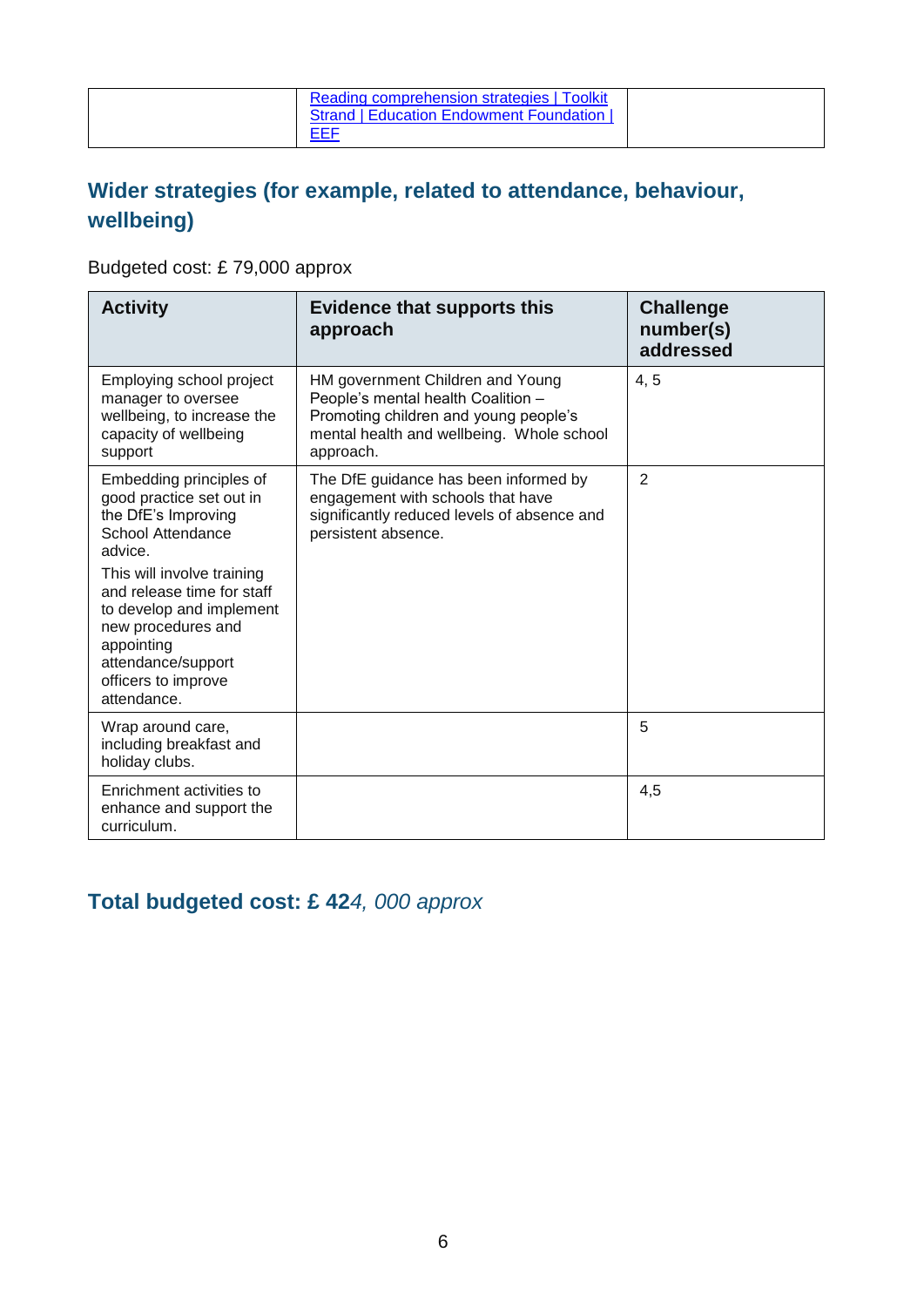## **Part B: Review of outcomes in the previous academic year**

#### **Pupil premium strategy outcomes**

This details the impact that our pupil premium activity had on pupils in the 2020 to 2021 academic year.

Our internal assessments and observations during 2020/21 suggested that the performance of disadvantaged pupils was lower than non-PPG learners in key areas of the curriculum. More emphasis will need to be placed on the academic interventions such as maths interventions and literacy interventions and we will continue to identify those who require this support, throughout RAP meetings.

Our assessment of the reasons for these outcomes' points primarily to Covid-19 impact, which disrupted all our subject areas to varying degrees. All of our learners that were identified as vulnerable were offered the opportunity to attend school but, in many cases, they did not attend, nor did they engage consistently with our learning platform. Those who did not have access to laptops or internet were offered the opportunity to borrow a laptop, but some of the learners still found engagement a challenge.

Overall attendance in 2020/21 was lower than in the preceding years. At times when all pupils were expected to attend school, absence among disadvantaged pupils was higher than their peers and persistent absence was higher. These gaps are larger than in previous years, which is why attendance is a focus of our current plan.

Our assessments and observations indicated that pupil behaviour, wellbeing and mental health were significantly impacted last year, primarily due to COVID-19-related issues. The impact was particularly acute for disadvantaged pupils. We used pupil premium funding to provide wellbeing support for all pupils, and targeted interventions where required. We are going to extend this provision for the next few years as we are continuing to observe the long-term impact of COVID.

Last academic year with the COVID restrictions, most extra-curricular activities, e.g. trips, were not able to run due to the mixing of 'bubbles' and to keep in line with government guidance. However additional support was given to families through additional food vouchers, uniform and resources.